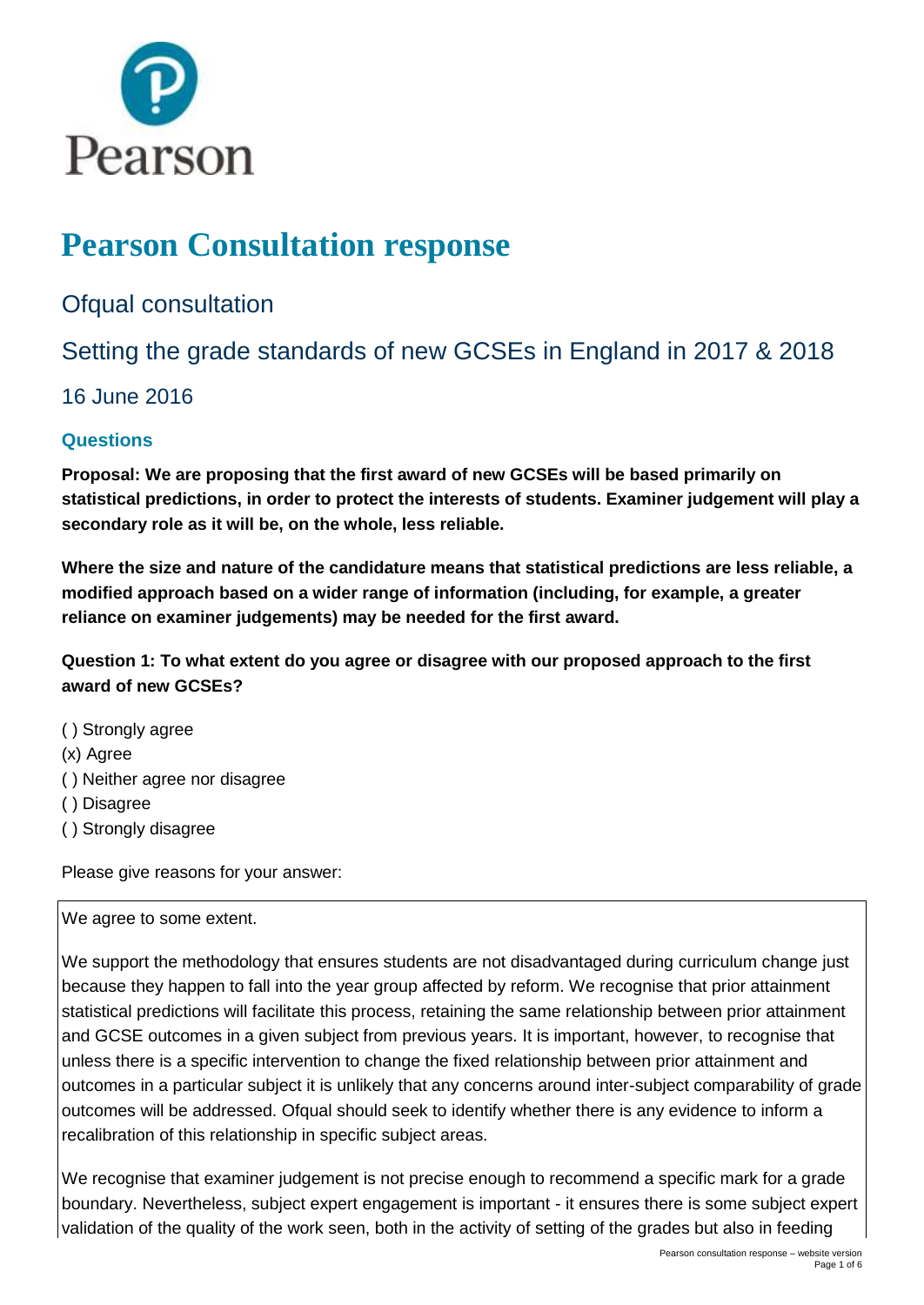

back to centres on the expectations of performance to support improvements in teaching. We strongly believe that our subject experts will help us test the robustness of the statistical predictions, particularly during periods of change. Subject experts can be helpful in identifying and explaining any changes in level of difficulty and demand of assessments. We therefore support efforts to improve on the current methodology for incorporating this into the awarding process in a way that ensures consistency across awarding organisations, such as using comparative judgements.

The consultation makes no reference to the methodology for equating common grades across tiers on Science and MFL - it is essential that this methodology is robust for the assessment structures in place, particularly for grade 5 which has been quickly adopted by stakeholders as the 'good pass'.

**Proposal: We are proposing that we carry forward the grade standard established in the first award in subsequent years. This will be done through largely the same approach as is in place for pre-reform GCSEs i.e. an approach based on a mixture of statistics and examiner judgement.** 

**Question 2: To what extent do you agree or disagree with our proposed approach to the award of new GCSEs in the second and subsequent years?** 

- ( ) Strongly agree
- (x) Agree
- ( ) Neither agree nor disagree
- ( ) Disagree
- ( ) Strongly disagree

Please give reasons for your answer:

We agree to some extent.

Ofqual must be transparent about what the awarding system is designed to do and what it can and cannot deliver given the multiple uses that student grades are put to. There are competing demands on what a qualification grade means for different stakeholders, it can be:

1) an indicator of the level of knowledge, skills and understanding a student has at the start of their course

- 2) a value to inform selection for further study or into a chosen career
- 3) as a metric to measure the success of a school
- 4) as a metric to measure the success of a teacher

The awarding system is designed, as outlined in the consultation, to ensure that students are not unfairly advantaged or disadvantaged by differences in the level of demand of assessments year on year in a specific subject at cohort level, by managing the attainment outcomes through a fixed relationship with prior attainment predictions. Whilst Ofqual have been explicit about the role that the grade descriptors for 8, 5 and 2 in the first year of award for GCSEs in 2017 (press release 28th November 2014) - there is a stakeholder perception that the quality of the responses seen at these grades would match those outlined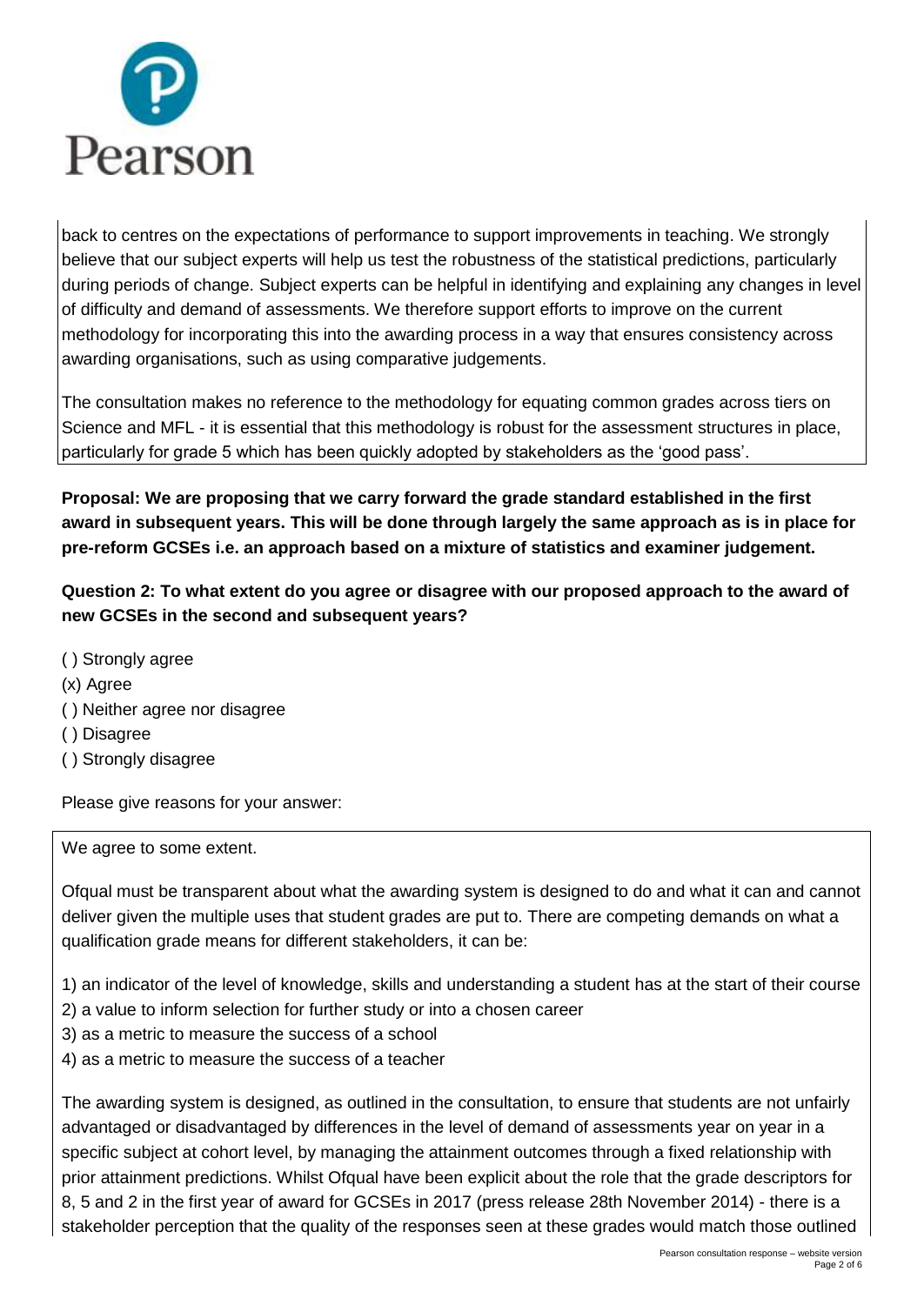

in the grade descriptors. It would be useful to clarify the role they may play in future awards. Similarly it would be important to clarify the intention for grade descriptors for other subjects.

We recognise that the next couple of years there is likely to be variability in centre results as different institutions engage in different ways with the new qualifications. During this time it is important to have measures in place throughout the examination system, including the method of awarding grades, to ensure that students are not disadvantaged by curriculum reform. We do, however, strongly believe that over time (in maintaining standards) the awarding system should allow for changes in the proportions awarded over time to reflect real and measurable differences in the 'standard' or ability demonstrated by students. The comparable outcomes methodology as it currently operates makes it difficult to allow for this to be justified. We are supportive of the initiative to continue to explore robust methodologies to improve the awarding process to this effect such as through the National Reference Test or concurrent screening activities.

It is important to note that should prior attainment at KS2 still be used to inform the awarding process in the future it is important to understand the technical and substantive implications of the reform of KS2 curriculum for GCSE Awarding. Given that the "new assessments will reflect the more challenging national curriculum" (DfE March 2014 response to the consultation on primary school assessment and accountability outcomes), any increase or decrease in results at this level will have an impact on GCSE outcomes for that cohort.

**Question 3:To what extent do you agree or disagree that we should adopt the same approach to awarding grades 1 to 7 in all new GCSEs as we have confirmed will be adopted for new GCSEs in English language, English literature and mathematics?** 

- (x) Strongly agree
- ( ) Agree
- ( ) Neither agree nor disagree
- ( ) Disagree
- ( ) Strongly disagree

Please give reasons for your answer:

Alignment between 4/C, 7/A and 1/G is sensible – we cannot see a justification for setting grade standards in 2018 subjects with the same grading scale in a different way. All grades are important to students and have an increasing value for centres with the introduction of Progress 8 attainment measures. At Pearson we already have processes in place to monitor the effect of decisions at key judgemental boundaries on intermediary grade boundaries.

The consultation makes no reference to the methodology for equating common grades across tiers on Science and MFL - it is essential that this methodology is robust for the assessment structures in place for overlap grades 5, 4 and 3.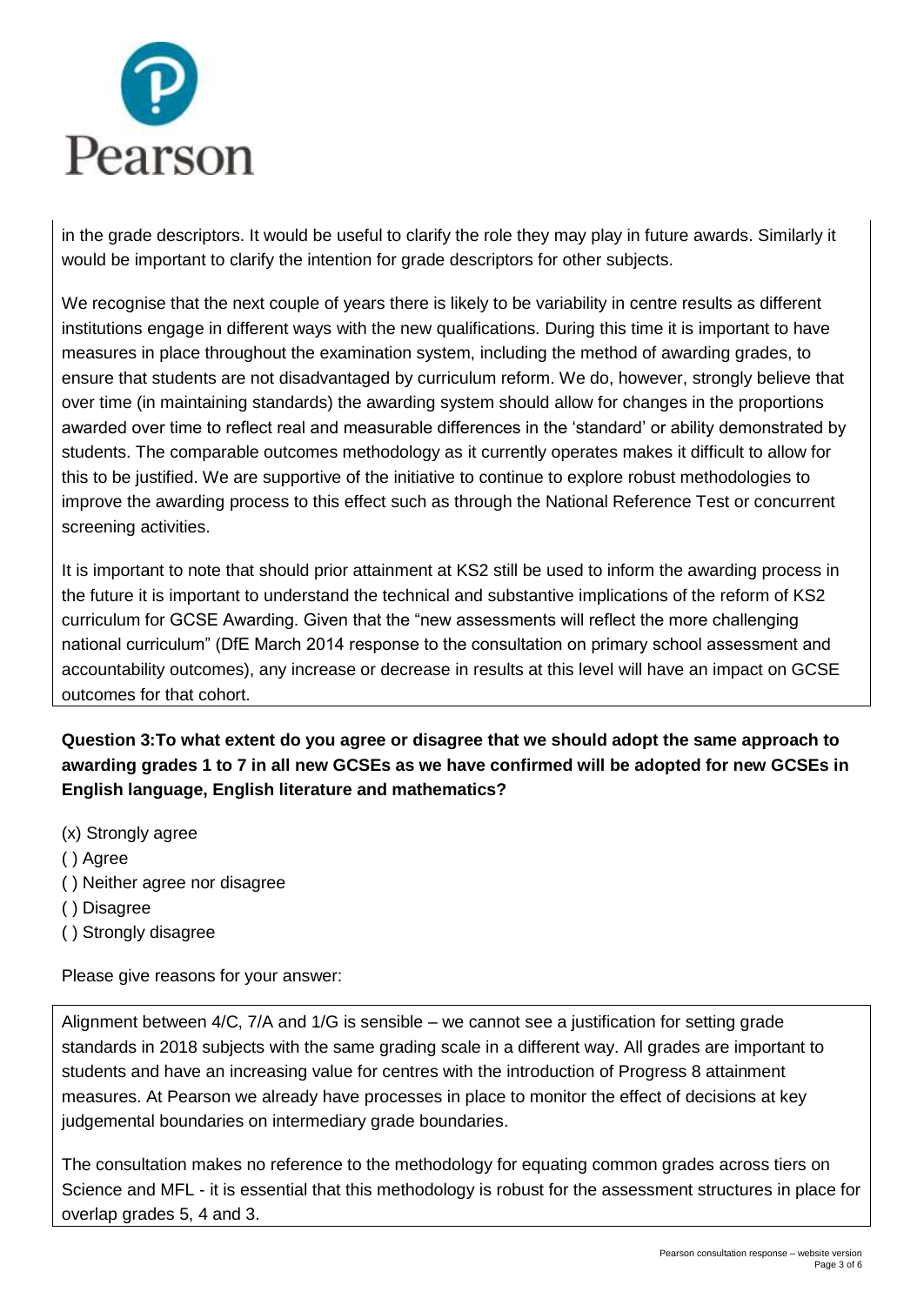

**Question 4: To what extent do you agree or disagree that we should adopt the 'tailored approach' to awarding grade 9 in new GCSEs to be awarded from summer 2018?** 

- ( ) Strongly agree ( ) Agree (x) Neither agree nor disagree ( ) Disagree
- ( ) Strongly disagree

Please give reasons for your answer:

It is difficult to agree or disagree on the suitability of the methodology when the purpose of the Grade 9 is unclear. Our understanding from the first consultation was that the top grade was introduced to better differentiate students at the top end of the performance range which all three approaches do by virtue of the fact there is an additional top grade.

Is the purpose to identify the top students within that subject, or is it to identify the top students with general GCSE ability? Ofqual must make this clear to avoid misaligned expectation from stakeholders once results are issued.

The tailored approach assumes some level of inter-subject comparability which Ofqual's evidence suggests is not currently there – by adopting a policy that recognises the top % across subjects. Essentially you are setting quotas for each subject based on previously set proportions.

In an already complex system, the introduction of a formula makes it even more complex for teachers, parents and students to truly understand the impact for them.

The formula for calculating the grade 9 was based on the 2015 results for all students. Whilst the data lab applies this formula to a variation of the 2014 results there has been no systematic review of the impact of this formulae over time. Good research practice would take at least 3 years of data to begin to observe trends and identify reliable results and inform the construction of a methodology. We know that there has been a significant impact of policy changes in the UK education system over the past few years, with the profile of the cohort changing – eg: in 2015 fewer 15 year olds, and more 17 year olds were observed, in 2014 the introduction of the 100% terminal requirement and Ebac set in motion changes to the way centres entered and prepared their students. DfE deliberately did not produce expected progress targets for new performance tables for these very reasons. In their latest guidance 'Progress 8 measure in 2016, 2017 and 2018' (January 2016) they again explain why they are not setting expectations based on results from recent cohorts. They give some indicative estimates of progress based on 2015 cohort performance, and say: "'Changes to national subject entry patterns and performance will cause these estimates to change in future years, as they will be derived from averages from later cohorts. As such they should be treated with caution if extrapolating to cohorts beyond 2015." Average progress for each subject will be set using the actual data for the 2016 cohort. In future they will use the 2016 data as a benchmark for the 2017 and 2018 cohorts, then the 2017 data for 2019.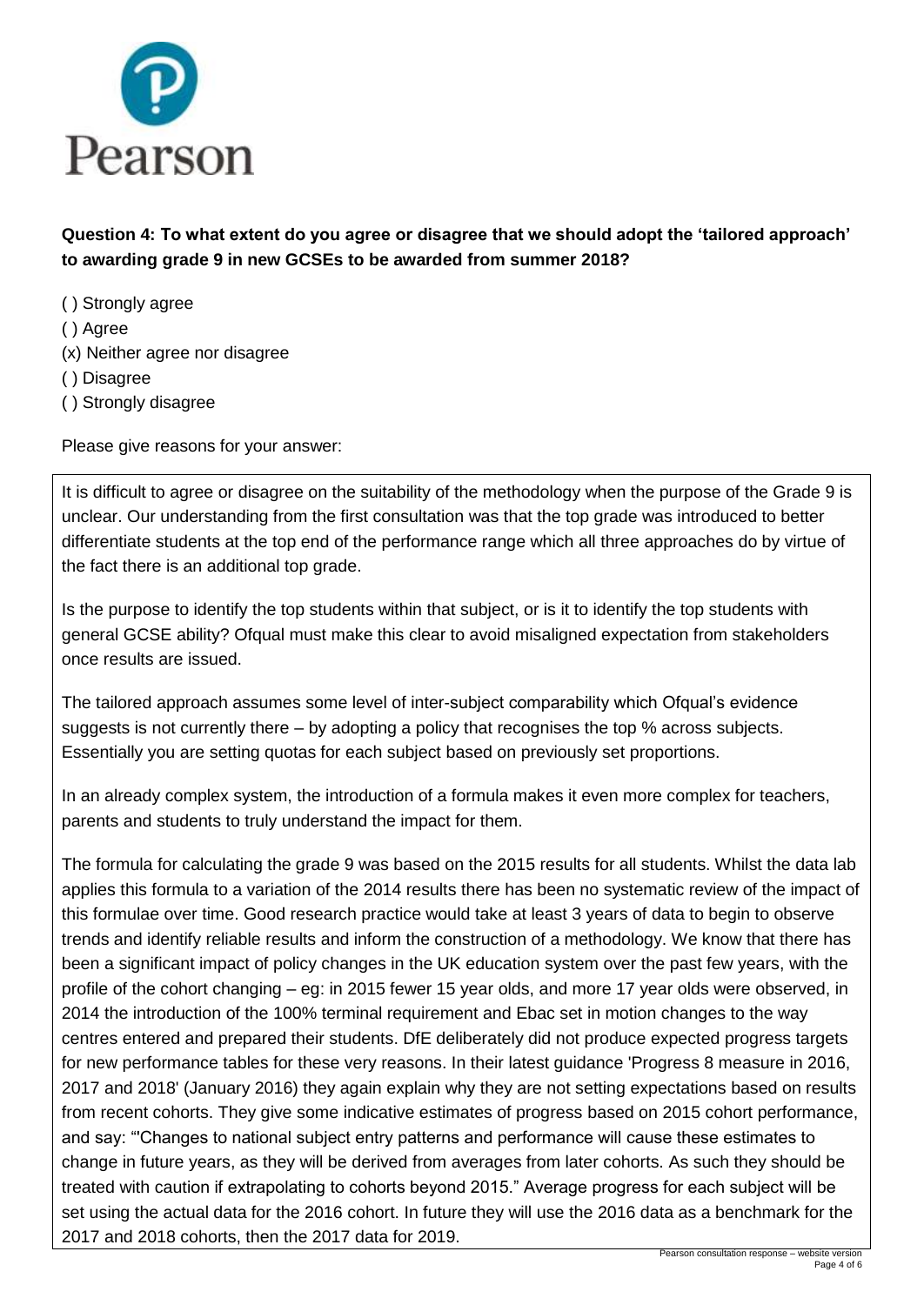

Adopting a correlation based on a one year analysis alone to determine how the grade 9 standard should be set in the first year of the award, then to carry forward that fixed relationship between prior attainment and outcomes in subsequent years presents the risk that students are not appropriately rewarded the grade 9 because of unintended consequences of applying the formula in the 2017 or 2018 first awards.

We understand from the consultation that the grade 8 boundary will be arithmetically calculated – it is not apparent from the research what the impact of the grade 9 rule will have on setting this intermediary grade boundary which is also intended as a differentiator at the top end of the grading scale. It is also unclear from the research supporting this proposal the impact of applying the formula where there have been shifts in the balance of tier entries.

We recommend that a full technical review of the robustness of the methodology is carried out before a decision is taken to use the outcomes from the first series and carry it forward in subsequent awards.

## **Question 5: To what extent do you agree or disagree that we should also adopt the 'tailored approach' for those subjects to be awarded from summer 2017 – i.e. English language, English literature and mathematics?**

- ( ) Strongly agree
- ( ) Agree
- (x) Neither agree nor disagree
- ( ) Disagree
- ( ) Strongly disagree

Please give reasons for your answer:

It is difficult to agree or disagree on the suitability of the methodology when the purpose of the Grade 9 is unclear, however we cannot see a justification for setting grade standards in 2018 subjects with the same grading scale in a different way.